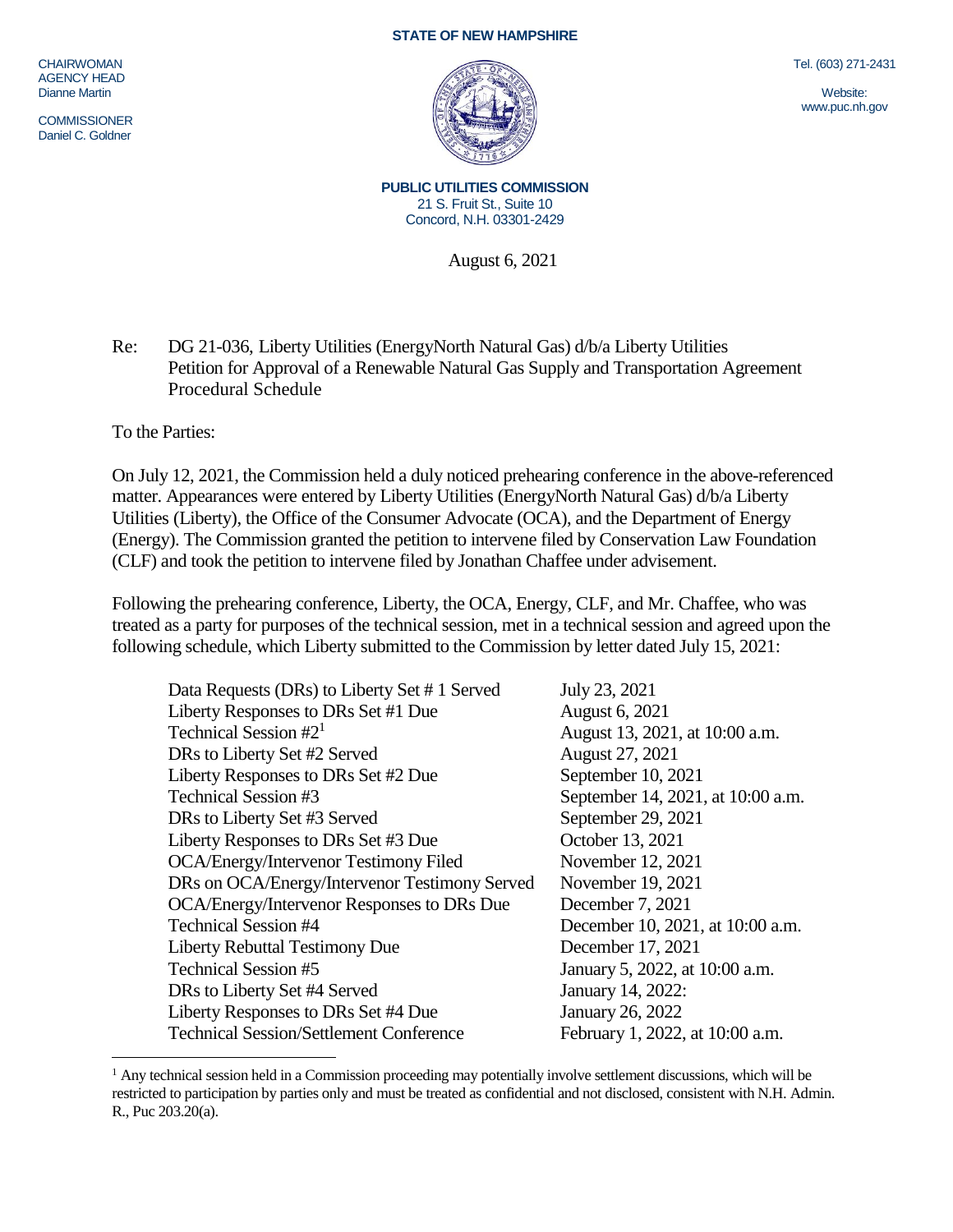DG 21-036 August 6, 2021 Page 2

The Commission has scheduled the hearing for two days during the week of February 15, 2022.

Hearing February 16 and 17, 2022, at 9:00 a.m.

Additional conferences or hearings may be scheduled as necessary. Liberty also stated that, as discussed during the July 12, 2021 prehearing conference, it would supplement its response to DR OCA 1-7 by August 1, 2021 and provide an appropriately redacted version of Confidential Attachment OCA 1-7.

It has been determined that the above schedule is in the public interest and, therefore, it has been approved.

On July 8, 2021, Mr. Chaffee, through counsel, filed a petition to intervene, contending that he had a sufficient interest in this docket, because he was a Liberty customer living in West Lebanon, New Hampshire and had participated as an intervenor in Docket No. DG 16-852. During the July 12, 2021 prehearing conference, Liberty objected to Mr. Chaffee's petition to intervene, stating that Mr. Chaffee was not a Liberty gas customer and arguing that the matters decided in this docket would not affect his direct interests. Transcript of July 12, 2021 Prehearing Conference at 6-7, 12-14.

Liberty represented that, in this proceeding, it was not seeking a gas franchise in Lebanon. *Id.* at 8-9. However, Liberty conceded that, if it did file a petition requesting the Commission's approval to serve part of Lebanon, Mr. Chaffee would have an interest in the matter. *Id.* at 9. Mr. Chaffee's counsel acknowledged Liberty's representation that Liberty was not requesting a gas franchise within any part of Lebanon in this docket. *Id.* at 16-17.

Energy took no position on Mr. Chaffee's intervention request, but noted that Mr. Chafee did not live within the area of the "geographically targeted franchise" that Liberty may be seeking in the future. *Id.* at 7-8. The OCA supported Mr. Chaffee's petition to intervene. *Id.* at 11.

Based on a review of Mr. Chaffee's petition to intervene and the transcript of the July 12, 2021 prehearing conference, Mr. Chafee's petition to intervene is denied. As discussed at the prehearing conference, if Liberty does seek a franchise in Lebanon, a separate proceeding with the requisite notice will be opened to address that issue and related intervention requests can occur at that time. In light of that, the standard for intervention in RSA 541-A:32 has not been met regarding this proceeding. *See* N.H. Admin. R., Puc 203.17.

Sincerely,

martin

Dianne Martin Chairwoman

cc: Service List (Electronically) Docket File